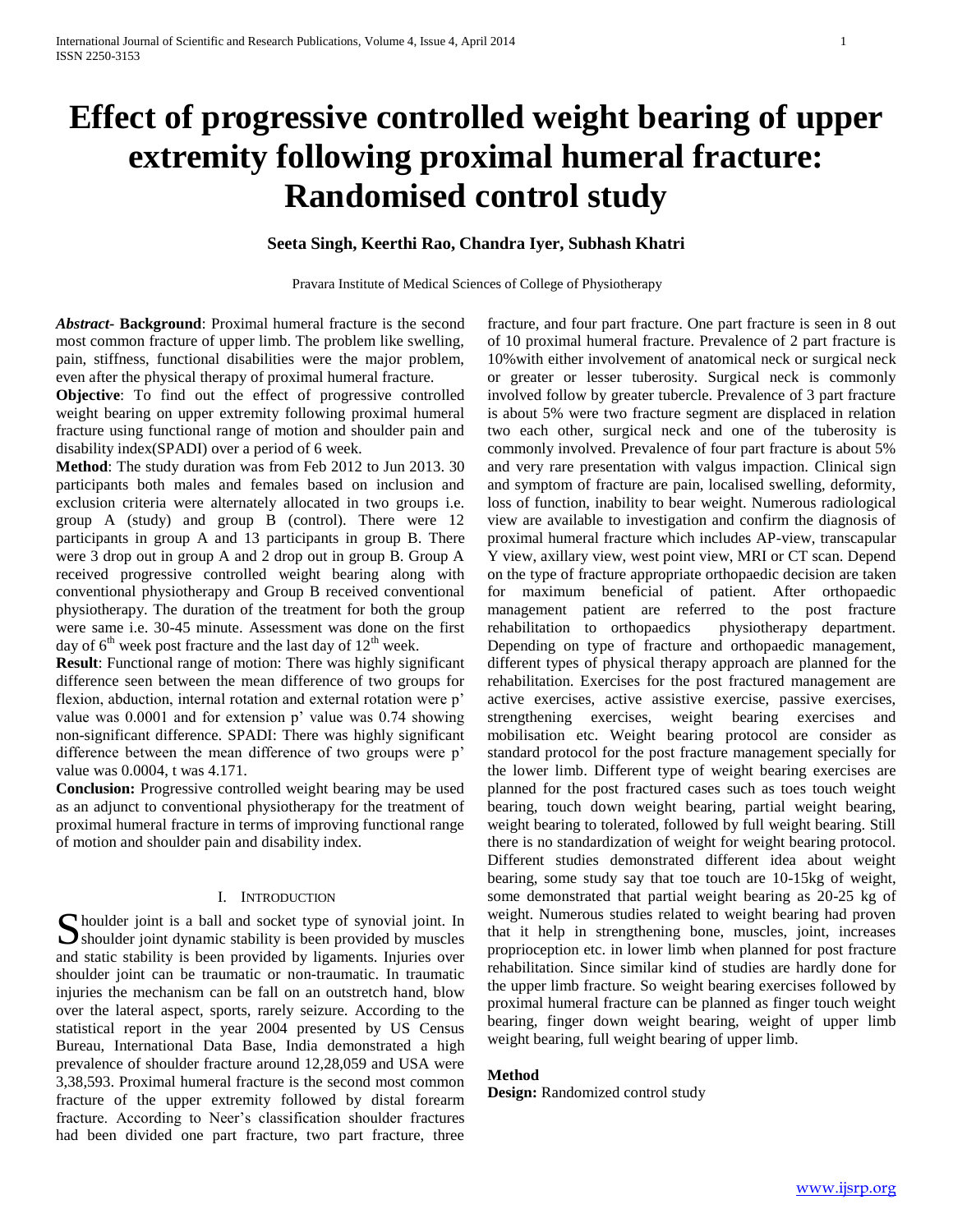**Setting:** Department of orthopedic physiotherapy, Pravara Rural Hospital (tertiary hospital), Loni, Tal- Rahata, Dist-Ahmednagar, Maharashtra State, India- 413736.

 **Outcome measure:** Functional range of motion and Shoulder pain and disability Index (SPADI).

**Participant:** There was 40 participant with the diagnosed case of proximal humeral fractured which were referred to the orthopaedic physiotherapy department. The mean age of control group was  $44.61 \pm 11.08$  and study group was  $42.58 \pm 12.65$  years. The mean height of control was  $156.07\pm6.38$  and study group was 157.08±9.307(cm). The mean weight of control was  $67\pm12.36$  and study group was  $66.91\pm11.047$ . BMI of control group was  $27.34\pm4.8$  and study was $26.92\pm2.72$ .

 **Criteria for study:** Inclusion criteria were both male and female of age over 18years, traumatic cases of proximal humeral fracture according to Neer's classification (one and two part fracture),conservative treated un-displaced fracture of proximal humeral fracture, operated cases of one, two part fracture of proximal humeral fracture, stress, avulsion, impact and hairline fracture of proximal humerus. Exclusion criteria were bilateral shoulder fracture, rotator cuff tear, shoulder dislocation with fracture, previous history of surgery of ipsilateral side of shoulder, elbow, wrist, previous history of ipsilateral proximal humeral fracture, nerve injury during trauma, neurovascular and neuromuscular condition, cognitive impairment.

**Procedure:** The study received approval from the Institutional Ethical Committee (IEC) of PIMS, Loni. There were 40 participants with clinical diagnosis of proximal humeral fracture treated by Orthopaedic surgeon and are referred to the orthopaedic physiotherapy department for the physical rehabilitation. From these 40 participants, screening was done, as per the inclusion and exclusion criteria 35 participants were found eligible for the study. 30 participants were included in the study and five participants were not willing to participate. Written informed consent were obtained. Thus 30 participants who were willing to participate were briefed about the study. The participants were randomized into two groups i.e. Group A (Study group) and Group B (Control group). Both the groups contain 15 participants. There was 3 drop out in group A and 2 drop out in group B. The detailed assessments of the participants in term of orthopaedic physical rehabilitation were taken for the study on the first day of sixth week post fracture. For quantifying the improvement of the proximal humeral fractured the Shoulder Pain and Disability Index and Functional ROM were used to assessed on the first day of  $6<sup>th</sup>$  week and last day of  $12<sup>th</sup>$  week. Beside controlled weight bearing exercises the rest of the treatment protocol and physical therapeutic duration were same for both the groups.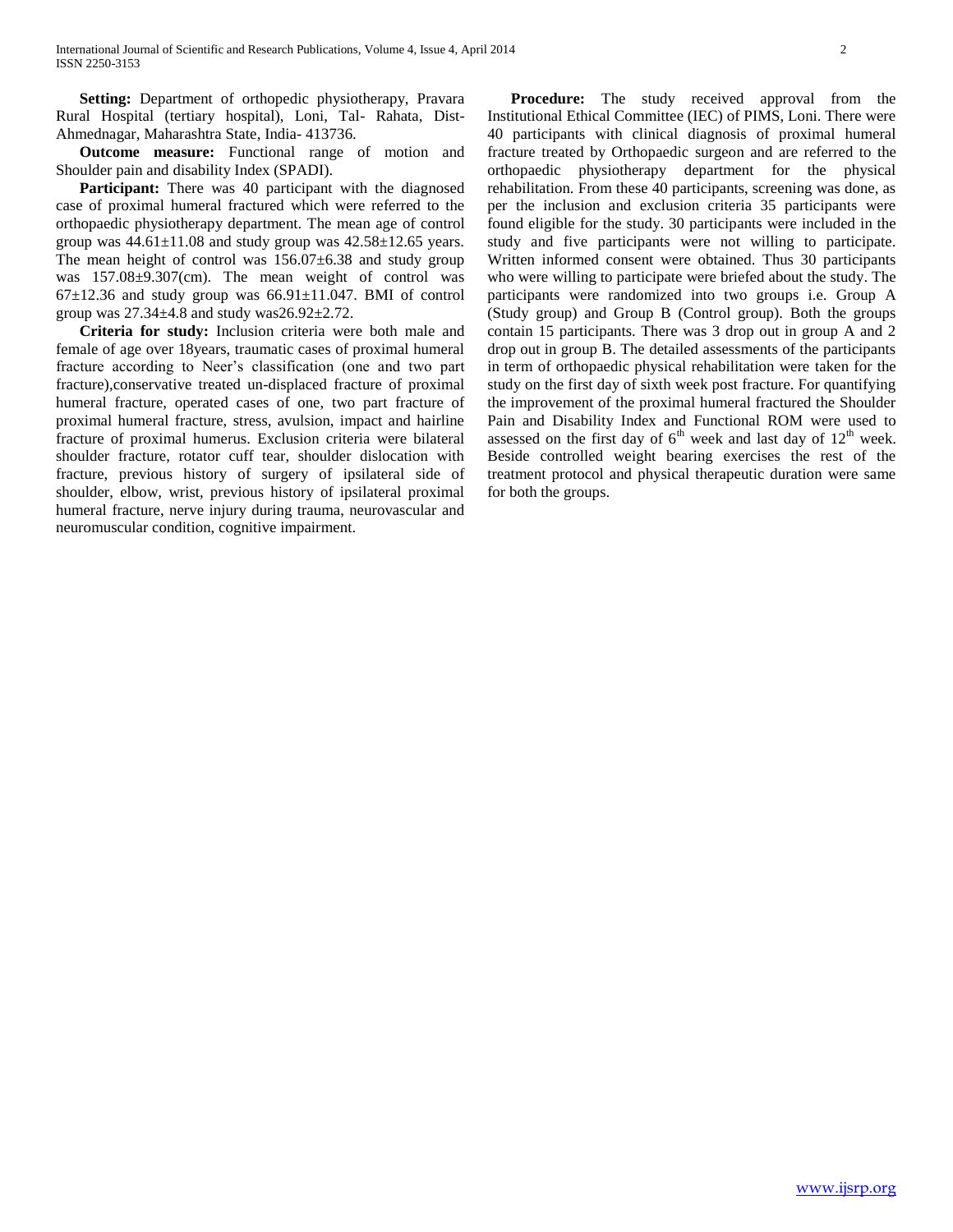# **Procedure: Flow chart**





 **Shoulder Functional range of motion** : Shoulder range of motion was assessed by universal goniometer for flexion, extension abduction, internal rotation and external rotation.

#### **Intra group comparison:**

 **Study Group**: (Intra group comparison within experimental group using paired t' test). **Flexion:** The pre-interventional mean at first day of  $6<sup>th</sup>$  weeks for flexion was  $48.5 \pm 14.06$  and post interventional mean i.e. at  $12<sup>th</sup>$  weeks was  $149.08 \pm 14.003$ . **Extension:** The pre-interventional means at first day of  $6<sup>th</sup>$  weeks for extension was 27.9±11.9 and the post interventional means at 12th weeks was 49.08±4.22.**Abduction**: The pre-interventional means at first day of  $6<sup>th</sup>$  weeks for abduction was 41 $\pm$ 10.27 and the post interventional means i.e.  $12<sup>th</sup>$  weeks was 159.91±12.73.**Internal rotation**: The pre-interventional means at

6 th weeks for internal rotation was 27.33±8.88 and the post interventional means at  $12<sup>th</sup>$  weeks was  $68.58\pm9.51$ **External rotation:** The pre-interventional means at  $6<sup>th</sup>$  weeks for external rotation was  $18.75 \pm 4.82$  and the post interventional means at  $12<sup>th</sup>$ weeks was 73.25±13.404.

 **Control Group: (**Intra group comparison within control group using paired t' test for intra group comparison.) **Flexion:**  The pre-interventional mean at  $6<sup>th</sup>$  weeks for flexion was  $51.15\pm11.20$  and post interventional mean at  $12<sup>th</sup>$  weeks was 117.07±12.93. **Extension:** The pre-interventional means at 6th weeks for extension was 25.38±12.15 and the post interventional means i.e.  $12^{th}$  weeks was  $42.076 \pm 5.75$ . **Abduction**: The preinterventional means at  $6<sup>th</sup>$  weeks for abduction was  $45.38 \pm 14.64$ and the post interventional means at  $12<sup>th</sup>$  weeks was 120.61±10.28.**Internal rotation**: The pre-interventional means at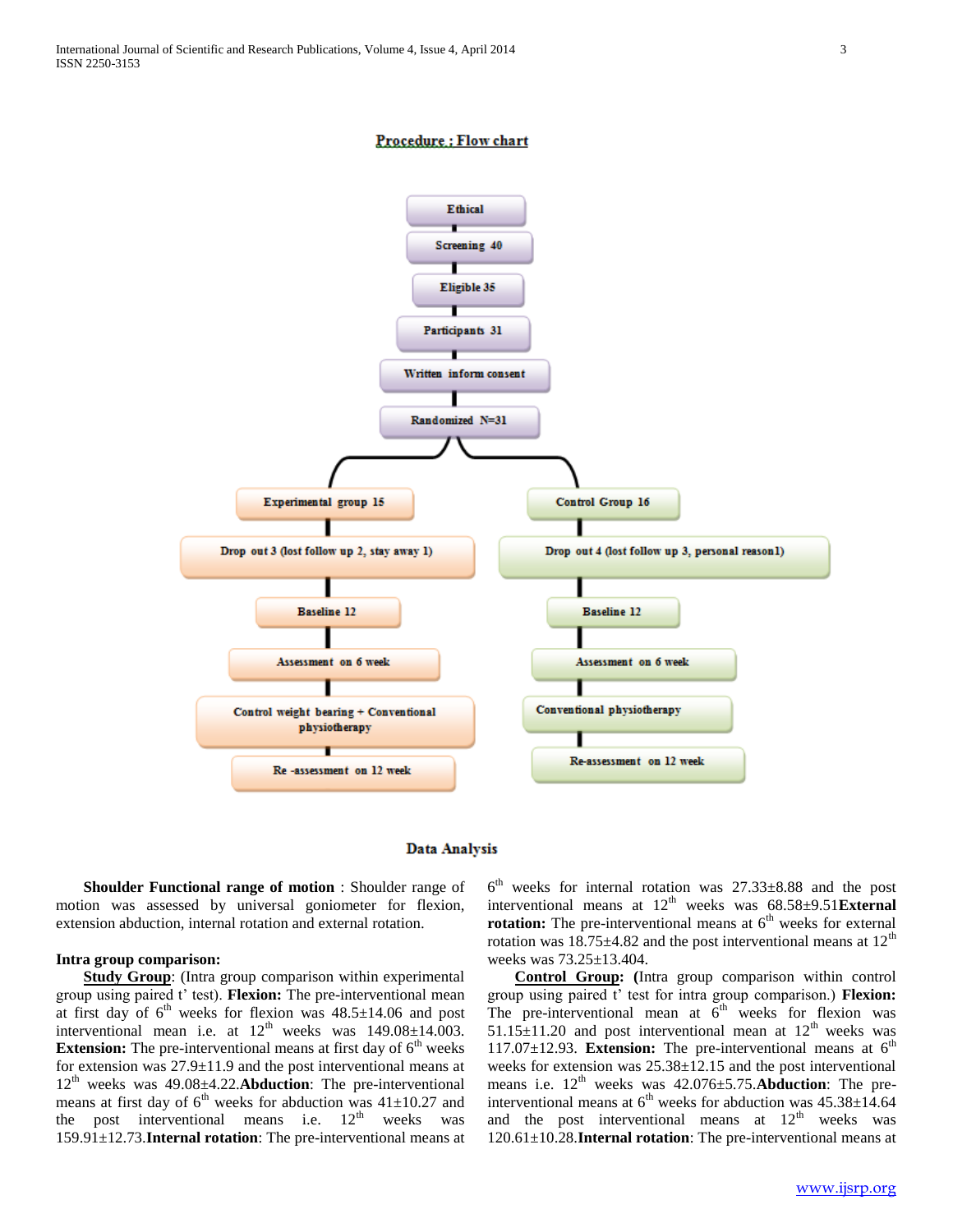$6<sup>th</sup>$  weeks for internal rotation was  $32.538\pm7.93$  and the post interventional means at  $12<sup>th</sup>$  weeks was  $49.23 \pm 7.59$ . **External rotation:** The pre-interventional means at  $6<sup>th</sup>$  weeks for external

rotation was  $20±5.40$  and the post interventional means  $12^{\text{th}}$ weeks was  $42\pm5.85$ .

# **Table 4.3: Intra group comparisons of Functional range of motion of Pre and Post (of study and control group)**

| Movement                           | <b>Study group</b> |                   | $\mathbf{p}'$ | t<br>value | Re-<br>sult | Control group     |                    | 'p' value t value Re- |       | sult |
|------------------------------------|--------------------|-------------------|---------------|------------|-------------|-------------------|--------------------|-----------------------|-------|------|
|                                    | Pre                | Post              | value         |            |             | Pre               | Post               |                       |       |      |
| <b>Flexion</b>                     | $48.5 \pm 14.06$   | $149.08 \pm 14.0$ | 0.0001        | 18.42      | H.S         | $51.15 \pm 11.20$ | $117.07 \pm 12.93$ | 0.0001                | 13.30 | H.S  |
| <b>Extension</b>                   | $27.9 \pm 11.9$    | $49.08 \pm 4.2$   | 0.0003        | 5.228      | H.S         | $25.38 \pm 12.15$ | $42.076 + 5.75$    | 0.0001                | 6.052 | H.S  |
| Abduction                          | $41.0 \pm 10.27$   | $159.9 \pm 12.73$ | 0.0001        | 24.760     | H.S         | $45.38 \pm 14.64$ | $120.61 \pm 10.28$ | 0.0001                | 21.17 | H.S  |
| <b>Internal</b><br><b>Rotation</b> | $27.33 \pm 8.88$   | $68.58 + 9.5$     | 0.0001        | 9.305      | H.S         | $32.53 \pm 7.93$  | $49.23 \pm 7.59$   | 0.0001                | 6.444 | H.S  |
| <b>External</b><br><b>Rotation</b> | $18.75 + 4.82$     | $73.25 \pm 13.4$  | 0.0001        | 12.412     | H.S         | $20+5.40$         | $42 + 5.85$        | 0.0001                | 10.29 | H.S  |

H.S: Highly significant N.S: Non-significant





 **Inter group comparison of experimental and conventional group : Flexion**: The mean difference of pre and post study group was 100.58±18.913 and the mean difference of pre and post control group was 65.92±17.86 using unpaired t' test, p' value was 0.0001, t was 4.7 concluded highly significant result. **Extension:** The mean difference of pre and post study group was 18.16±12.03 and the mean difference of pre and post control group was 16.69±9.94 using unpaired t' test, p' value was 0.74, t was 0.33 concluded non- significant result. **Abduction:** The mean difference of pre and post study group was 118.91±16.63 and the mean difference of pre and post control

group was  $75.23 \pm 12.80$  using unpaired t' test, p' value was 0.0001, t was 7.392 concluded highly significant result. **Internal Rotation:** The mean difference of pre and post study group was 41.66±15.38 and the mean difference of pre and post control group was 16.69±9.34 using unpaired t' test, p' value was 0.0001, t was 4.95 concluded highly significant result. **External Rotation:** The mean difference of study group was 54.5±15.211 and the mean difference of control group was  $22\pm7.70$  using unpaired t' test, p' value was 0.0001, t was 6.822 concluded highly significant result.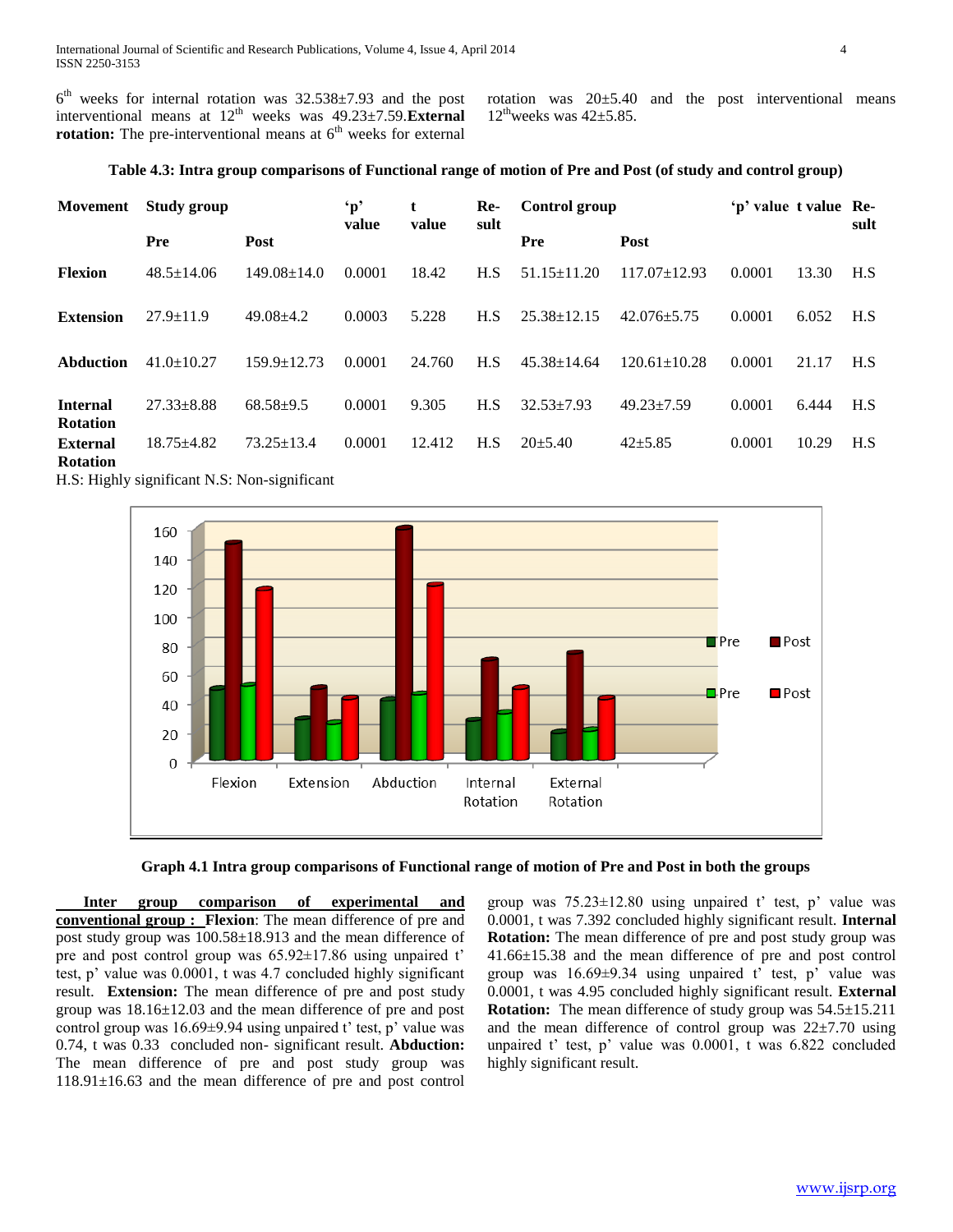International Journal of Scientific and Research Publications, Volume 4, Issue 4, April 2014 5 ISSN 2250-3153

| Movement                            | study group         | Mean difference of Mean difference of 'p' value<br>control group |        | t value | Results            |
|-------------------------------------|---------------------|------------------------------------------------------------------|--------|---------|--------------------|
| Flexion                             | $100.58 \pm 18.913$ | $65.92 \pm 17.86$                                                | 0.0001 | 4.71    | Highly significant |
| Extension                           | $18.16 \pm 12.03$   | $16.69 + 9.94$                                                   | 0.335  | 0.74    | Non significant    |
| Abduction                           | $118.91 \pm 16.63$  | $75.23 \pm 12.80$                                                | 0.0001 | 7.39    | Highly significant |
| Internal rotation                   | $41.66 \pm 15.38$   | $16.69 + 9.34$                                                   | 0.0001 | 4.95    | Highly significant |
| External rotation $54.5 \pm 15.211$ |                     | $22 + 7.70$                                                      | 0.0001 | 6.822   | Highly significant |





**Graph 4.2 Inter group comparison of Functional range of motion between Study and control group**

 **Shoulder pain and Disability Index (SPADI):** The intensity of pain and function difficulties or disability of shoulder is measured with the help of shoulder pain and disability index. The pre-interventional average SPADI score in study (PCWB) group was  $79.75 \pm 6.69$ . After 6weeks, the average SPADI score of these participants was 15.58±3.47. The average difference in pre and post SPADI scores was 64.16± 6.67. The preinterventional average SPADI score in control group was 81.416 ±6.253. After 6 weeks, the average SPADI score of control participants was 29.15± 3.91. The average difference in pre and post SPADI scores was 52.30±7.47. After application of "Unpaired t test" there was "highly significant" reduction in mean difference of pre and post SPADI of the study group when compared to control group. ('t'=4.171, df=23, p<0.0004) (Table 4.6)

## **Table 4.5: Intra group comparisons of SPADI scores in study and control group**

| SPADI<br>Means $\pm$ S.D | Pre<br>$(6^{th}$ week) | Post<br>$(12^{th}$ week) | 'p' value | 't' value | Result             |
|--------------------------|------------------------|--------------------------|-----------|-----------|--------------------|
| Study Group              | $79.75 \pm 6.69$       | $15.583 \pm 3.47$        | < 0.0001  | 33.315    | Highly significant |
| Control group            | $81.416 \pm 6.253$     | $29.15 \pm 3.91$         | < 0.0001  | 25.226    | Highly significant |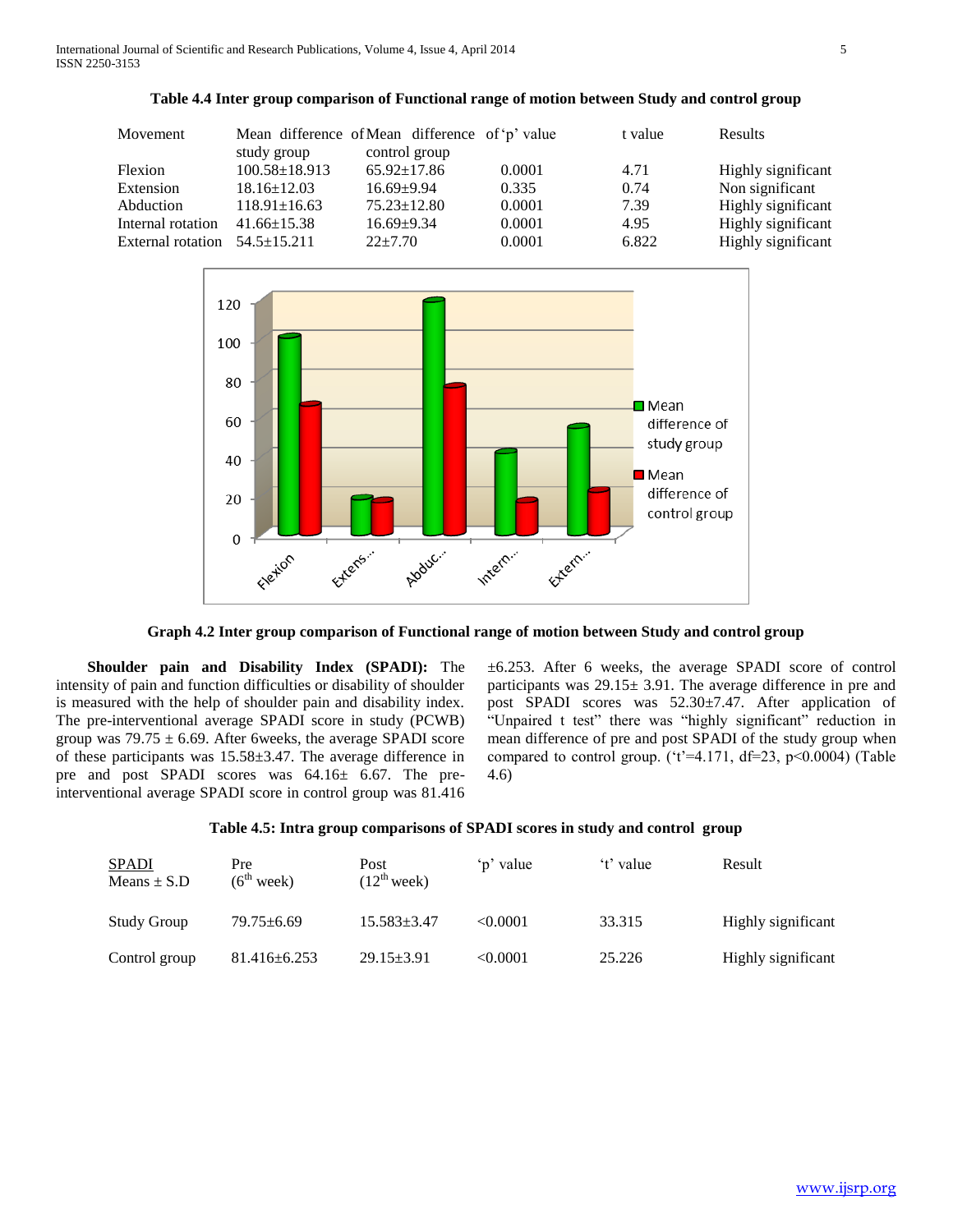International Journal of Scientific and Research Publications, Volume 4, Issue 4, April 2014 6 ISSN 2250-3153



**Graph 4.3 Intra group comparisons of SPADI scores in study and control group**

| <b>SPADI</b>            | Study group( $\text{CWD}$ ) Control group |                  | ۴n<br>value | <sup>'t</sup> 'value | <b>Result</b>             |
|-------------------------|-------------------------------------------|------------------|-------------|----------------------|---------------------------|
| <b>Mean</b><br>$\pm SD$ | $\textbf{difference}  _{64.16 \pm 6.67}$  | $52.30 \pm 7.47$ | <0.0004     | 4.171                | <b>Highly Significant</b> |

**Table 4.6: Inter group comparison of SPADI scores between Study and control group**



**Graph 4.4 Inter group comparisons of SPADI scores of Study and control group**

 The results of the present study showed that progressive controlled weight bearing on upper extremity following proximal humeral fracture may be an effective treatment protocol for patient in term of increasing functional range of motion and functional ability of ADL.

According to the Lynn Allen Colby and Carolyn<sup>12</sup> weight bearing exercise is a type of closed chain exercise which stimulate the mechanoreceptor present in the muscle, hence facilitate the co-activation of agonists and antagonists i.e. cocontraction of the muscle which subsequently promote dynamic stability of the joint, since muscles contractions have a compressive effect which approximate the joint surface and provide stability to the joints<sup>12</sup>. The conscious awareness of joint position and movement are normally present, but in fracture along with soft tissue, bone, proprioception etc are disrupted and alter neuromuscular control. Re-establishment of the efficient use of sensory information to initiate and control movement is one of the priority in rehabilitation. The weight bearing element of closed chain exercises, which causes joint approximation is believed to stimulate mechanoreceptors in muscles, in and around joints to enhance sensory input for the control of movement<sup>12</sup>. James R Roush<sup>29</sup> (2007) concluded that closed chain exercises provide large resistance with low acceleration, greater compression forces, increased joint congruency low shear force and enhance dynamic stabilization. TimL Uhl et  $al<sup>10</sup>$ concluded that shoulder muscles get activated during upper extremity weight bearing exercises. Helga T Tucci et al  $43\frac{1}{3}$  state that shoulder musculature get activated during unilateral wall and brench press task under submaximal isometric effort. Ian M. Rogal (et al)<sup>58</sup> state the mechanism for the improvement of joint reposition sense is related to the stimulation of the joint and muscle receptors brought about by the resistance exercise how these receptor and the corresponding afferent and efferent loops adapt to bring about these improvements in proprioception is not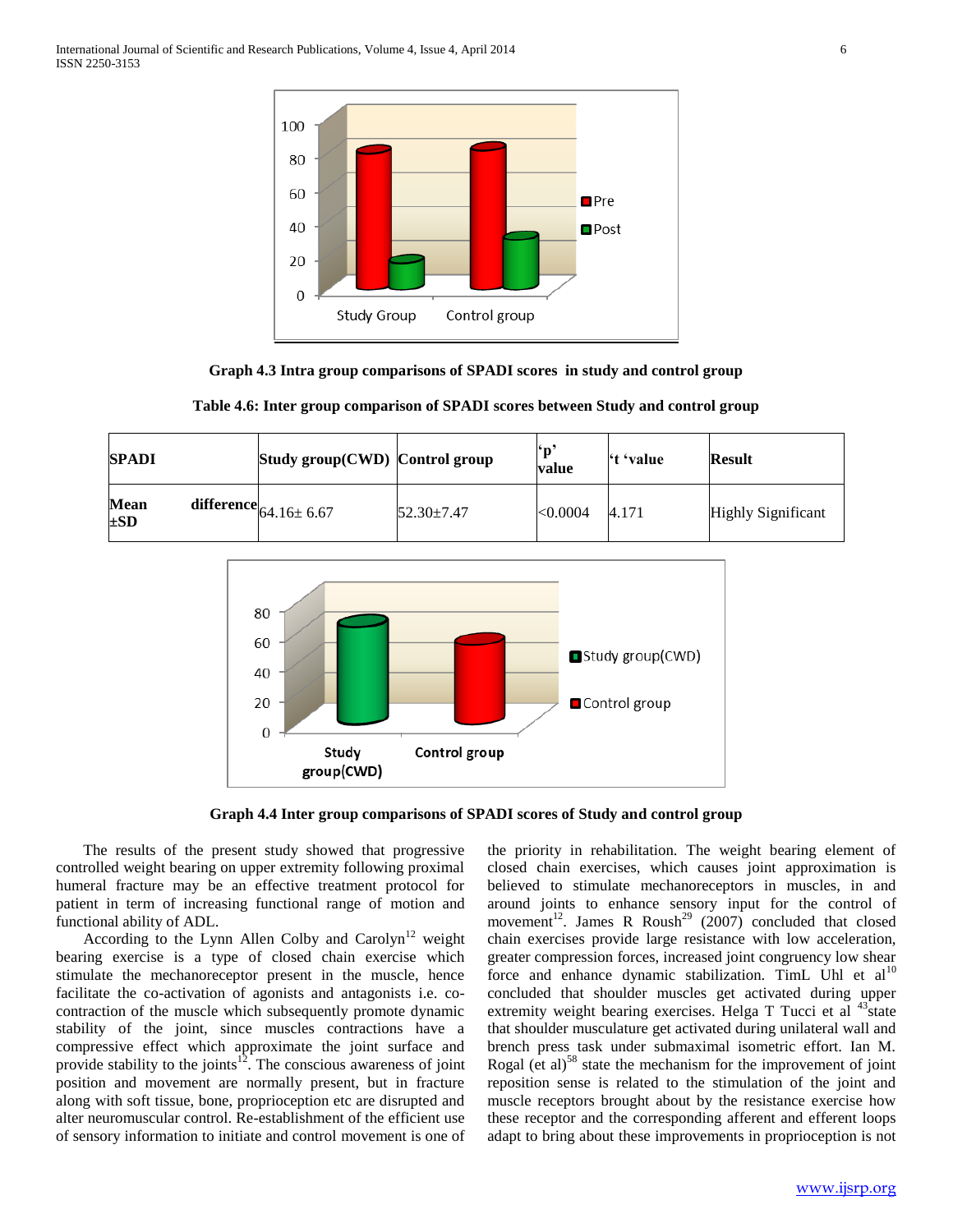entirely clear. Receptors responsible for detecting joint position include the Pacinian corpuscles and Ruffini end-organs found in the joint capsule and Golgi tendon organs and muscle spindles found in the muscles. All these receptors are sensitive to changes in tension within the muscles (golgi tendon organs and spindles) or non-contractile tissue (pacinian corpuscles) and Ruffini endorgan. Voight ML et al<sup>59</sup> assessed joint reposition sense in uninjured subjects before and after a shoulder fatigue protocol. They found significantly greater error in both active and passive reposition testing immediately after strenuous exercise to fatigue when compared with the pretest. This emphasized the importance of the muscle receptors in the detection of joint position sense. Ann Katrin et  $a1^{60}$  reported that exercises in closed kinetic chain promotes more balanced initial quadriceps activations than does exercise in open kinetic chain. This may be of importance in designing training programs aimed toward control of the patellofemoral joint.

 Controlled weight bearing with the help of weighing machine allowed visual feedback to the participants because of which the errors of applying more weight on weighing machine by post fractured limb are avoided and the chances of re-fracture to the formed callus were avoided which are important for the fracture healing. Other advantage of the weight bearing can be seen in bone mineral density. According to Pamela Levangie the early callus of fracture healing consist of fibrocartilage material containing a high proportion of proteoglycan, glycosaminoglycan and glycoprotein. Undifferentiated mesenchymal cells migrate to the fracture sites and have the ability to form cells which in turn form cartilages, bones or fibrous tissue. The fracture hemotoma is organized, fibroblast and chondroblasts appear between the bone end and cartilages (type 2) is formed, later cells begin to form type 1 collagens that mineralized to form bones. The amount of callus formed is inversely proportional to the period of immobilization of the fracture<sup>3</sup>. Loading from multiple direction have been suggested to influence the distribution of bone density and tubercular orientation. Increase in bone density in some areas and decrease in density in other areas occur in response to the load place on the bone<sup>3</sup>. According to the Bente Morseth,  $(2011)$ mechanical loading increases the bone mineral density. Harold Frost (2003) had invented the theory of Mechanostat which explains the local deformation from the mechanical loading stimulates the bone cells, resulting in bone adaptation, under the influence of parameters such as age, sex, environment, genes, nutrition and systemic biochemical factors.<sup>24,23</sup> Akesons WH, Amiel D had explained the effect of immobilization on joints during fracture and concluded that early mobilization is beneficial for bone as well as joint<sup>26</sup>. Stuart J.Warden (2006) had explained the mechanism of how loading had a effect on bone through mechano-transduction process in the skeletal system (bone). According to his study, bone is a porous tissue consisting of a fluid phase, a solid matrix, and cells. It is a common belief that mechano-transduction in the skeleton involves the movement of the fluid phase in relation to the solid matrix, which subsequently stimulates "detector" cells and triggers a cascade of adaptive molecular events resulted in intra-cortical fluid flow via load induced alterations in intra-medullary pressure .<sup>27</sup> Zhang et reported that ephiphyseal loading stimulated periosteal(cortical) bone adaptation at a site 4mm distant to the loading site. The load induced alteration in intramedullary

pressure which is the mechanism for the adaptive response, this pressure change is propagated throughout the entire intramedullary cavity. The fluid flow rate increases with the increases in loading frequency resulting in greater cellular stimulation and a greater adaptive response. S.L.Bass (2002) suggested that in tennis player, loading humerus with racquets while playing had more bone mineral content as compared to unloaded humerus of the same player. Thus there are several articles which concluded that axial loading on bone help in increasing bone mineral density which help in increasing bone  $mass<sup>25</sup>$ .

 Thus several studies had represented that axial loading i.e CKC strengthened the muscle through co-contraction, improved joint congruency, stability and improved proprioception. Since the progressive controlled weight bearing is a type of closed kinetic chain exercise it helps in increasing the bone mineral density of the fracture site, it decreased the period of immobilization because of which secondary complication like joint stiffness, decreased in muscles strength are avoided and its promotes the co-contraction of the muscle which help in facilitating the joint approximation. Thus early rehabilitation of the fracture is useful in terms of functional range of motion and abilities of performing activities of daily living(ADL).

 The muscles are strengthened through the CKC exercises then it helps in achieving the early functional range of motion. Functional range of motion are such ROM which are necessary to do the normal physical activities of daily living. Since SPADI had the activities of daily living such as how much difficulties do you have while washing your back, hair etc. how much difficulties, and pain while performing various activity graded from zero to ten was used. And it can be used in proximal humeral fractured cases to quantify the improvement and it is a widely accepted scale to measure shoulder condition.

 **Clinical implications:** Progressive control weight bearing (CWB) is safe, non-invasive technique for the upper limb fracture. CWB provide improvement in bone mineral density, muscle co-contraction, joint approximation (joint compression and dynamic stability) and improved proprioception. Patient with the upper limb fractures will be benefit from the progressive control weight bearing along with conventional physiotherapy.

 **Limitation and Suggestion for further research:** Various limitations of the present study includes: Small sample size, short treatment duration, this study was focused only on patients with proximal humeral fracture., no long term follow up was done. Since there are very few studies and limited literature regarding the use of progressive control weight bearing on proximal humeral fracture, so further research is suggested to find out effectiveness of control weight bearing exercises with larger sample size, longer duration and follow up. Future studies should be carried out to find the effects of only control weight bearing exercises as a single intervention in the treatment of upper limb fracture.

 **Conclusion:** On basis of present study, it can be concluded that control weight bearing may be used an adjunct to conventional physiotherapy in treatment of proximal humeral fracture for relief of joint stiffness, pain, improving shoulder range of motion and minimized functional disability.